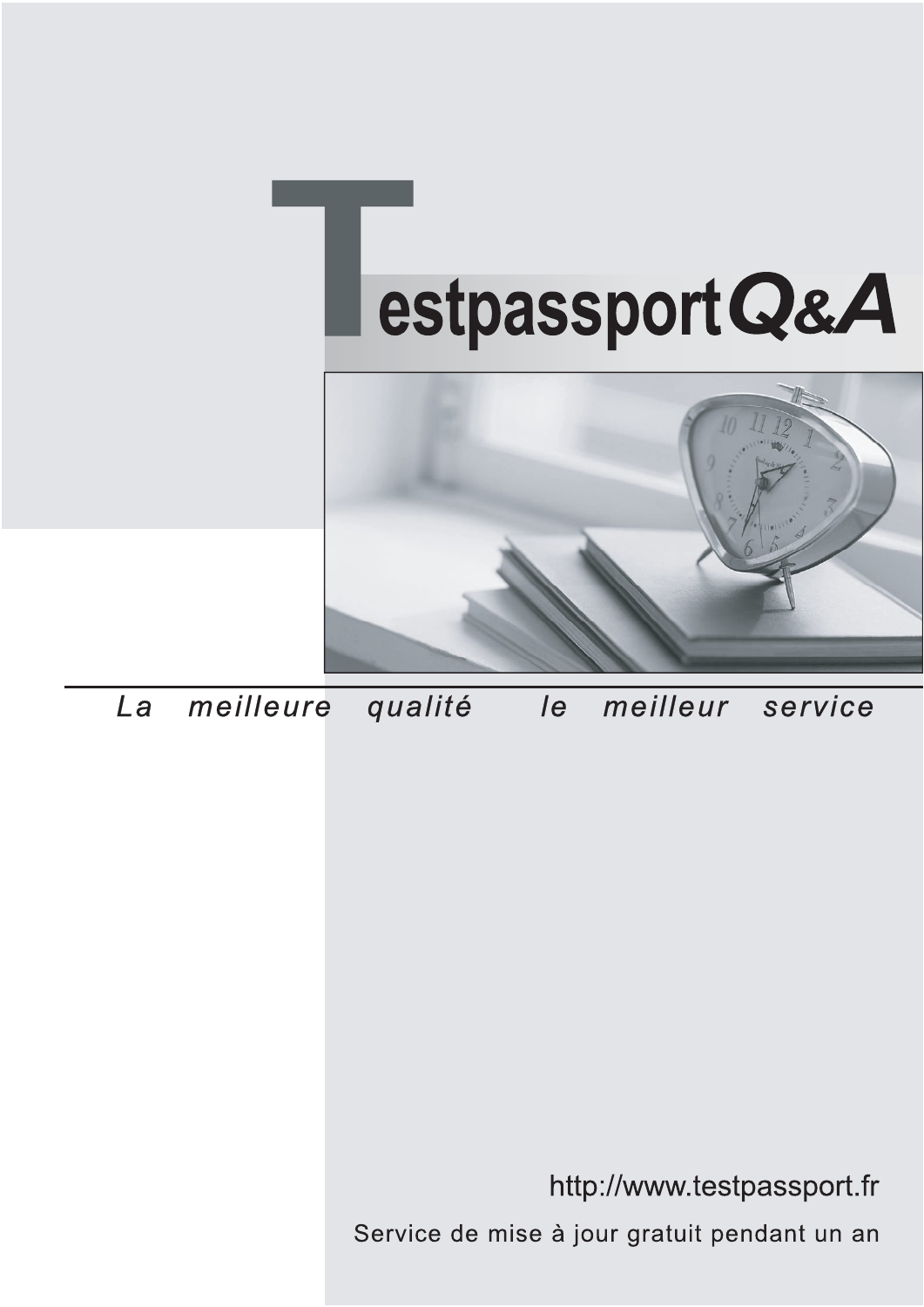## **Exam** : **AI-900**

### **Title** : Microsoft Azure AI Fundamentals

# **Version** : DEMO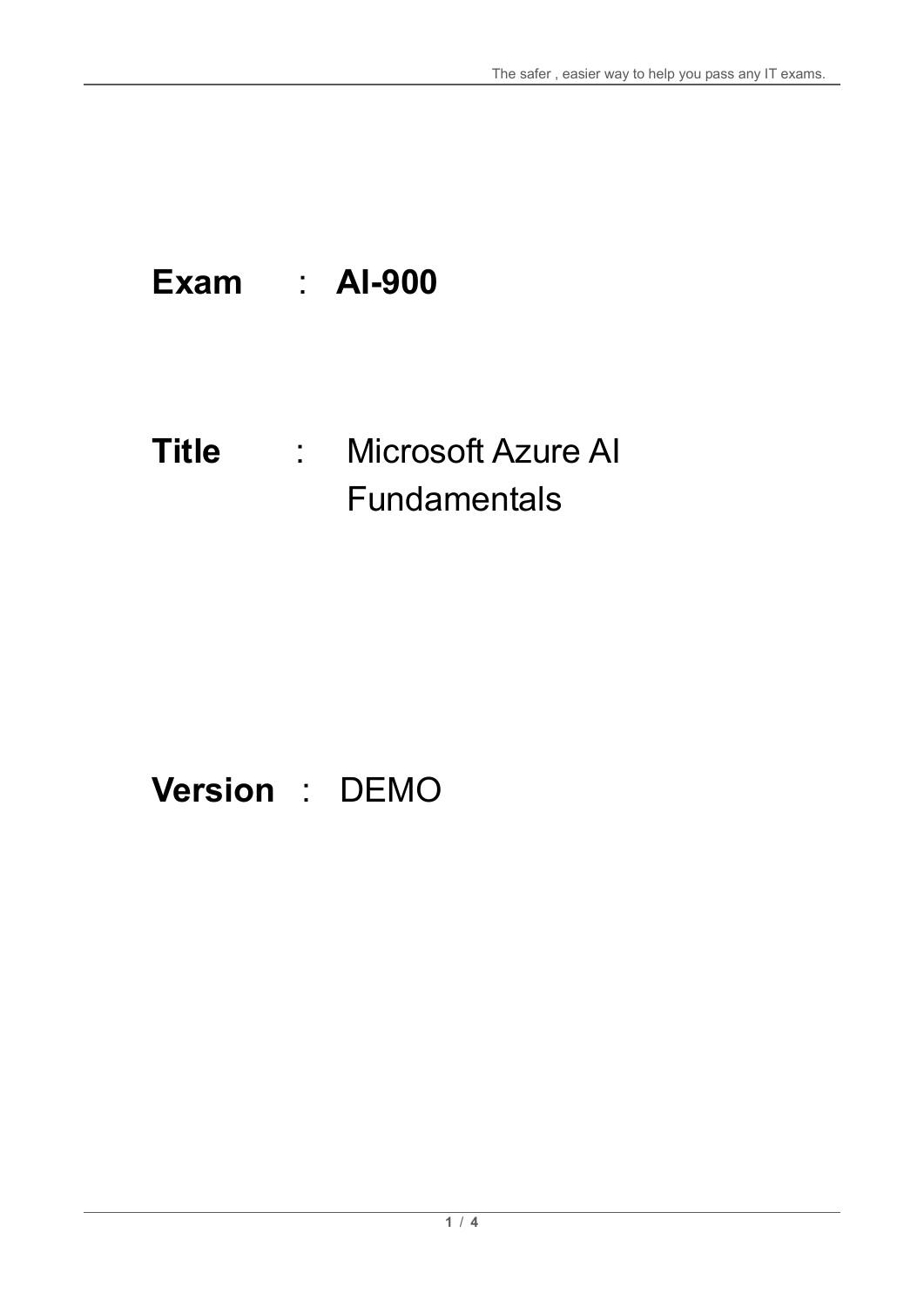1.You run a charity event that involves posting photos of people wearing sunglasses on Twitter.

You need to ensure that you only retweet photos that meet the following requirements:

Include one or more faces.

Contain at least one person wearing sunglasses.

What should you use to analyze the images?

- A. the Verify operation in the Face service
- B. the Detect operation in the Face service
- C. the Describe Image operation in the Computer Vision service
- D. the Analyze Image operation in the Computer Vision service

#### **Answer:** B

#### **Explanation:**

Reference: https://docs.microsoft.com/en-us/azure/cognitive-services/face/overview

2.What are three Microsoft guiding principles for responsible AI? Each correct answer presents a complete solution. NOTE: Each correct selection is worth one point.

- A. knowledgeability
- B. decisiveness
- C. inclusiveness
- D. fairness
- E. opinionatedness
- F. reliability and safety

#### **Answer:** C,D,F

#### **Explanation:**

Reference: https://docs.microsoft.com/en-us/learn/modules/responsible-ai-principles/4-guiding-principles

#### 3.HOTSPOT

To complete the sentence, select the appropriate option in the answer area. **Answer Area** 

|                                                                                              | is used to generate additional features. |
|----------------------------------------------------------------------------------------------|------------------------------------------|
| Feature engineering<br>Feature selection<br><b>Model</b> evaluation<br><b>Model training</b> |                                          |
| Answer:<br><b>Answer Area</b>                                                                |                                          |
|                                                                                              | is used to generate additional features. |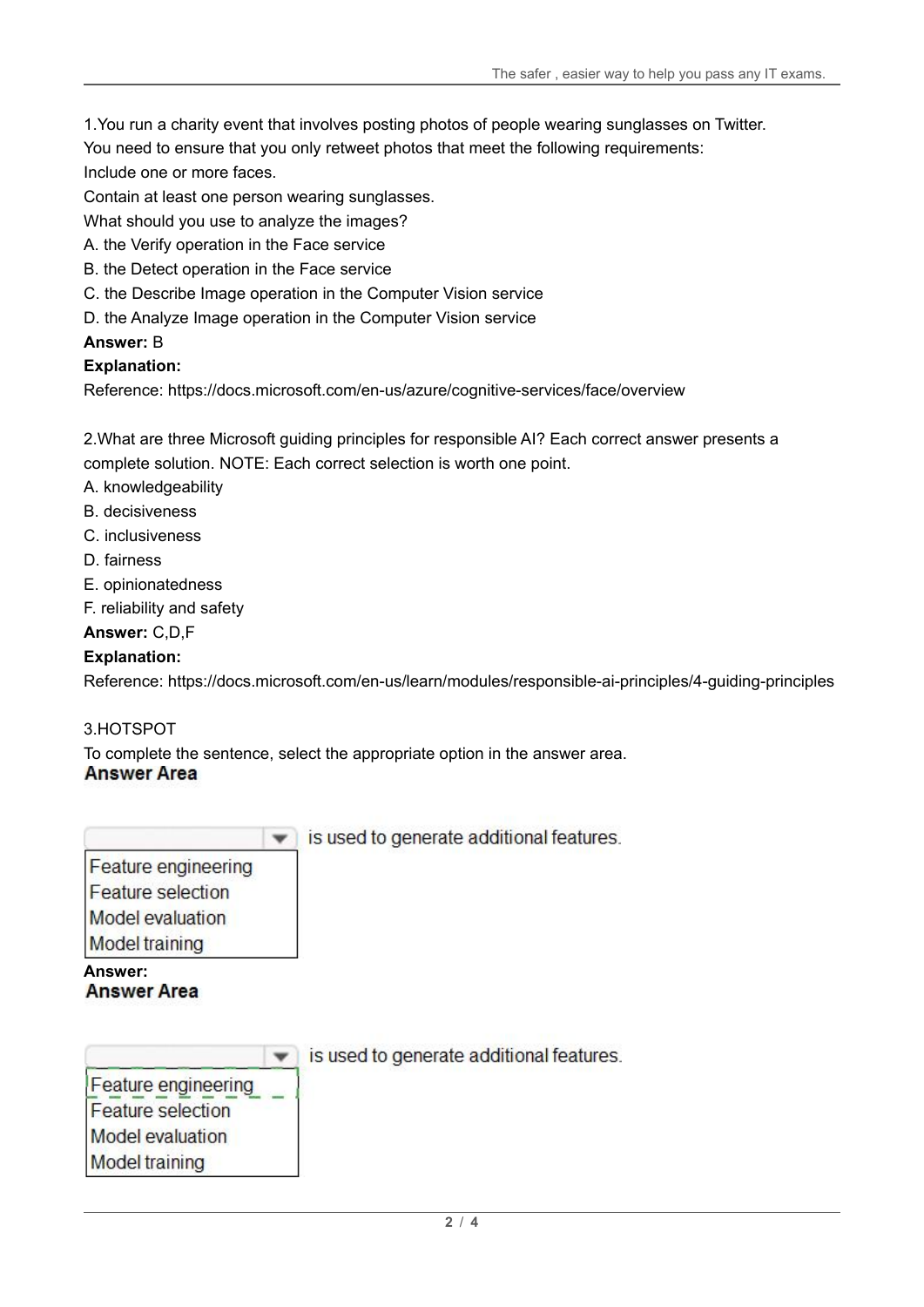#### 4.HOTSPOT

To complete the sentence, select the appropriate option in the answer area.

| According to Microsoft's |                | principle of responsible AI, |  |
|--------------------------|----------------|------------------------------|--|
|                          | accountability |                              |  |
|                          | fairness       |                              |  |
|                          | inclusiveness  |                              |  |
|                          | transparency   |                              |  |

AI systems should NOT reflect biases from the data sets that are used to train the systems. **Answer:**

According to Microsoft's

|                | principle of responsible AI, |
|----------------|------------------------------|
| accountability |                              |
| fairness       |                              |
| inclusiveness  |                              |
| transparency   |                              |

AI systems should NOT reflect biases from the data sets that are used to train the systems. **Explanation:**

#### Diagram, table

Description automatically generated

#### 5.HOTSPOT

For each of the following statements, select Yes if the statement is true. Otherwise, select No. NOTE: Each correct selection is worth one point.  $\sim$ 

| <b>Statements</b>                                                                                                                                                           |         | <b>No</b> |
|-----------------------------------------------------------------------------------------------------------------------------------------------------------------------------|---------|-----------|
| Providing an explanation of the outcome of a credit loan application is<br>an example of the Microsoft transparency principle for responsible AI.                           | O       | $\circ$   |
| A triage bot that prioritizes insurance claims based on injuries is an example<br>of the Microsoft reliability and safety principle for responsible Al.                     | $\circ$ | O         |
| An AI solution that is offered at different prices for different sales territories is<br>an example of the Microsoft inclusiveness principle for responsible Al.<br>Answer: | $\circ$ | $\circ$   |